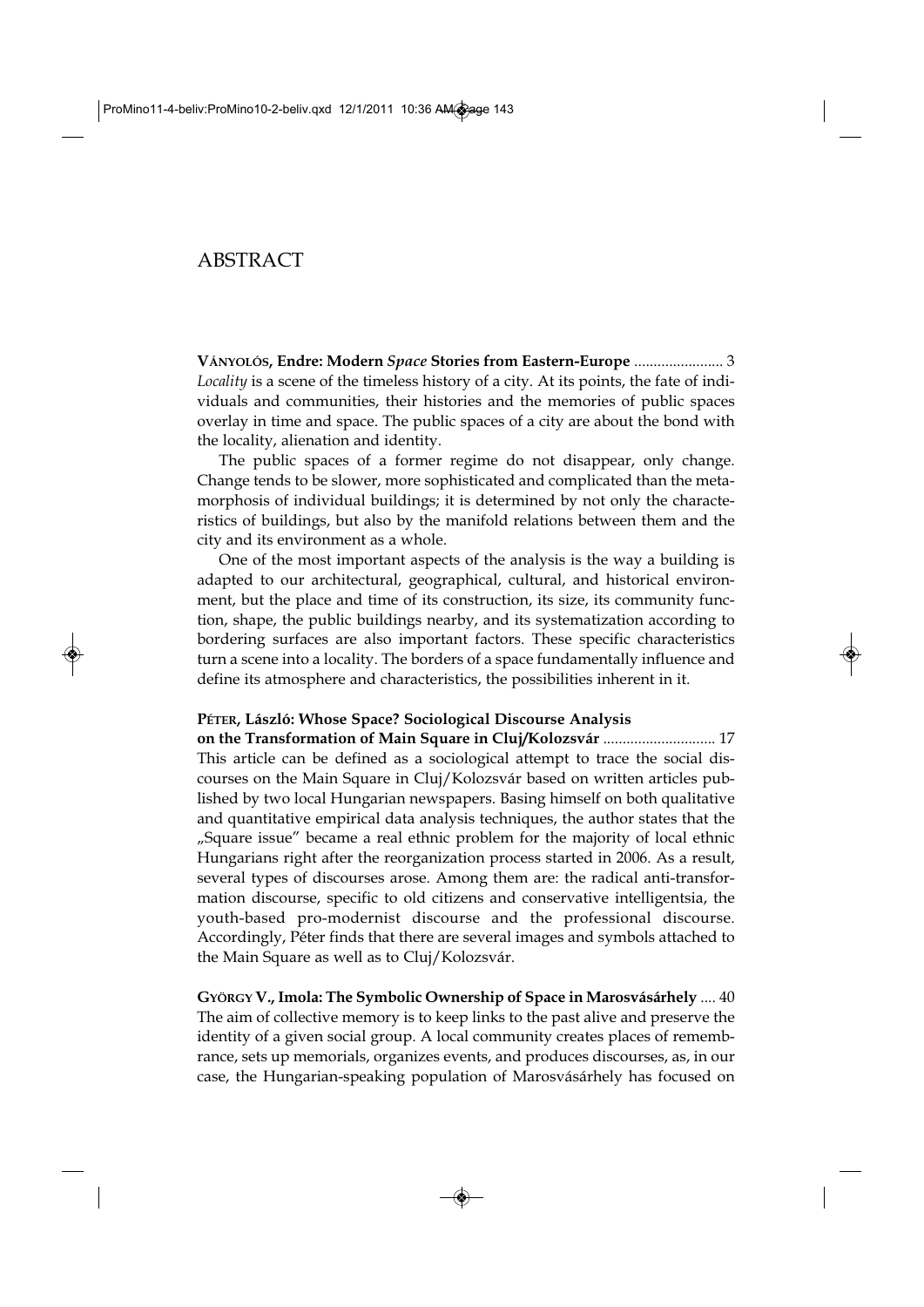the mythical figure of György Bernády, mayor of the town at the beginning of the 20<sup>th</sup> century. Through such activity, a community determines its own timespace borders, and fashions its own local collective identity. These actions reinforce their bonds to symbolically occupied spaces, and create the illusion of possessing the space, leading in many cases to rivalry between the different ethnic communities living together. This brings about a kind of parallel existence between the ethnic communities, sometimes involving complementary worlds and an equal symbolic occupation of space, sometimes rival worlds and competing identities.

**VAJDA, Barnabás: Place of Remembrance: Mayday Square** ............................. 54 The study analyses the characteristics of using city space in the communist era in a Hungarian town, Dunaszerdahely (Dunajská Streda) in (Czecho-) Slovakia. During the communist era, Mayday Square (Május 1. tér) and the János Nagy Memorial in it provided the public space for official cult celebrations. But the local people never took to liking the sculpture, because it failed to epitomize any significant aspect of local historical memory. Instead, Mayday Square came to be part of the ideological organization of the space characteristic of the communist era. It embodied typical Socialist Realist power concentrating all the important buildings of the political leadership in or near it. This Czechoslovak ideological tendentiousness became all the more obvious after the long decades of Soviet-type celebrations, when the Hungarian element returned to town life.

**SZAKÁLY, Tamás: Ports** ............................................................................................ 70 This study is part of a wider investigation analyzing mainly the urban history of District VII of Budapest, known in everyday parlance as the "Jewish Quarter". Although it examines a smaller unit, which cannot be regarded as a Jewish quarter, it puts the area into a Jewish-historical perspective, investigating the main trends of the Jewish assimilation, the characteristics of the polarization of Jews living in the district and the relationship between them and Hungarian or, rather, German city dwellers, providing a background for social and economic analysis, which are able to show the processes and different forces still shaping the history and fate of the district.

**DEMETER, Csanád: Urbanization Attempts in the Underdeveloped Regions of Székely Land** ....................................................................................................... 83 In the more underdeveloped regions of Székely Land (Hargita [Harghita] and Covasna [Kovászna] counties, Romania) there was a significant attempt at modernization from the end of the 60s, based not only on investment projects, but on socialist urbanization, as well. Although this process was not as comprehensive as in some other industrial centres of the country, but it still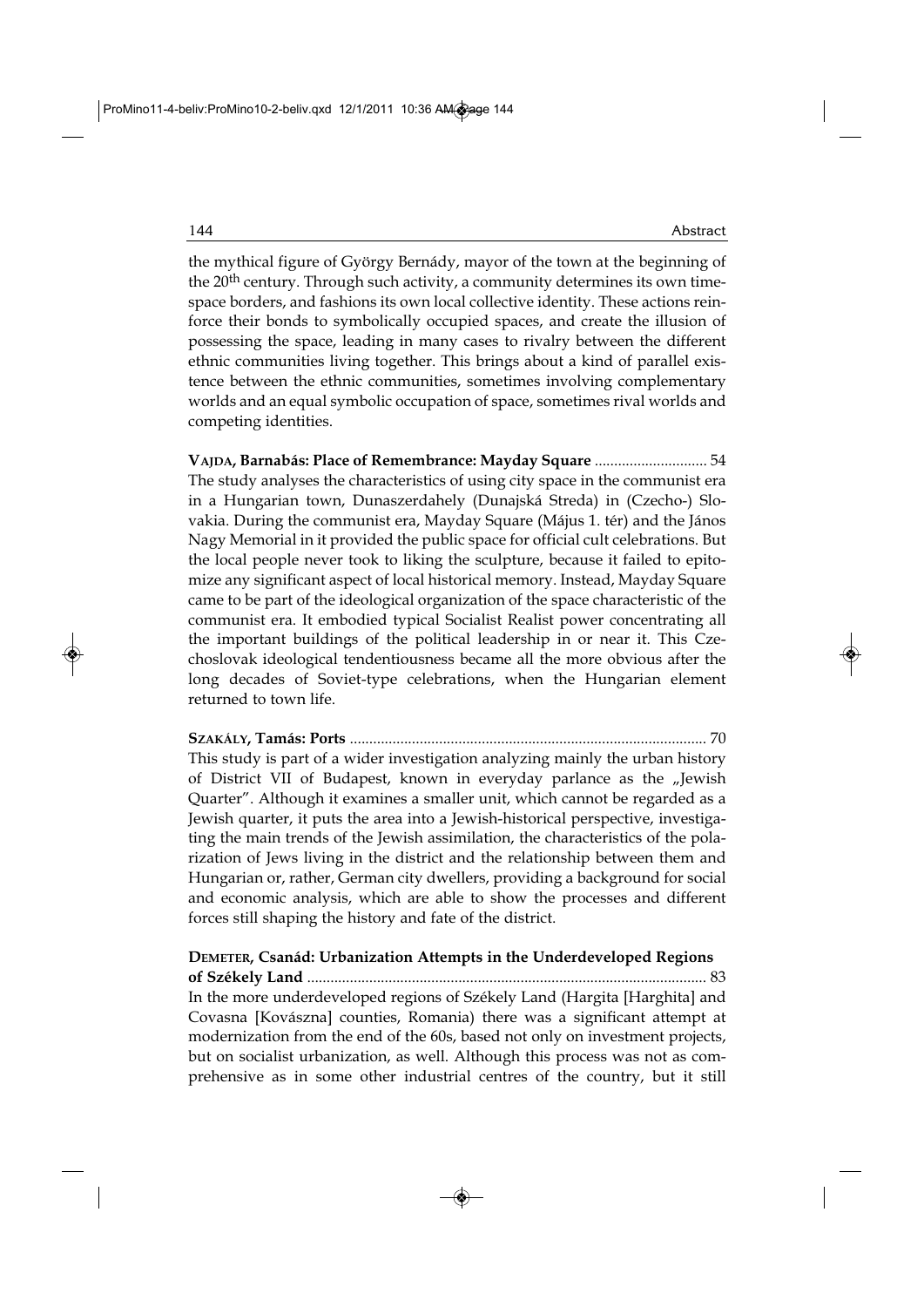enabled some of these settlements to develop. New towns emerged, which, otherwise, could not have gained urban status, because they did not have the institutional, demographical and infrastructural conditions necessary for becoming a city.

Today, almost all these "artificially created" towns are undergoing a crisis, industrial investment projects having ceased and ruralization replacing urbanization after 1989.

#### **VIZI, György: Co-operation of Builders' Vocational Schools**

**in the Carpathian Basin in Familiarizing Built Heritage** ............................... 104 When it comes to monument protection, it is not only state agencies and professionals that have a role, but also craftsmen working on restoring historic buildings. In Central-East Europe, Hungary is the only country to provide education on monument protection at vocational-school level. Yet the built heritage of the entire Carpathian Basin represents a unified picture.

The study shows the place of monument protection in builders' vocational schools in Hungary, Slovakia, Serbia, and Romania. It emphasizes the need for cooperation between Hungarian-language vocational schools, and also pre sents its achievements so far.

### **SEBESTYÉN, József: The Documentation of the Built Heritage of the Settlements with a Hungarian Population**

**in the Carpathian Basin (1996–2009)** .................................................................. 117 The Teleki László Foundation, the Siebenbürgisch-Sächsischer Kulturrat and a civil association for the protection of monuments in Sepsiszentgyörgy (Sfântu Gheorghe) jointly drafted an inventory project and applied for EU funding in 1996, which the European Commission granted.

At first, data collection, photographing and surveying the local architectural and movable heritage ecclesiastic heritage, was carried out for 19 settlements in a small region of Székely Land (Erdővidék) in 1997, then it included another 44 in the Nyárád (Niraj) Valley in 1998 and 1999.

During the fieldwork, it became clear that there were many significant monuments which had been forgotten and thus unrecorded in the Carpathian Basin. The database is immensely important for policy makers and public admi nistration, municipalities, NGOs and for owners, as well, because it provides them with information on how cultural heritage should be protected. In our time, society needs to have easy access to not only economic and business information, but also information about cultural heritage, because it has a huge impact on the development of a region even though it does not produce direct profit.